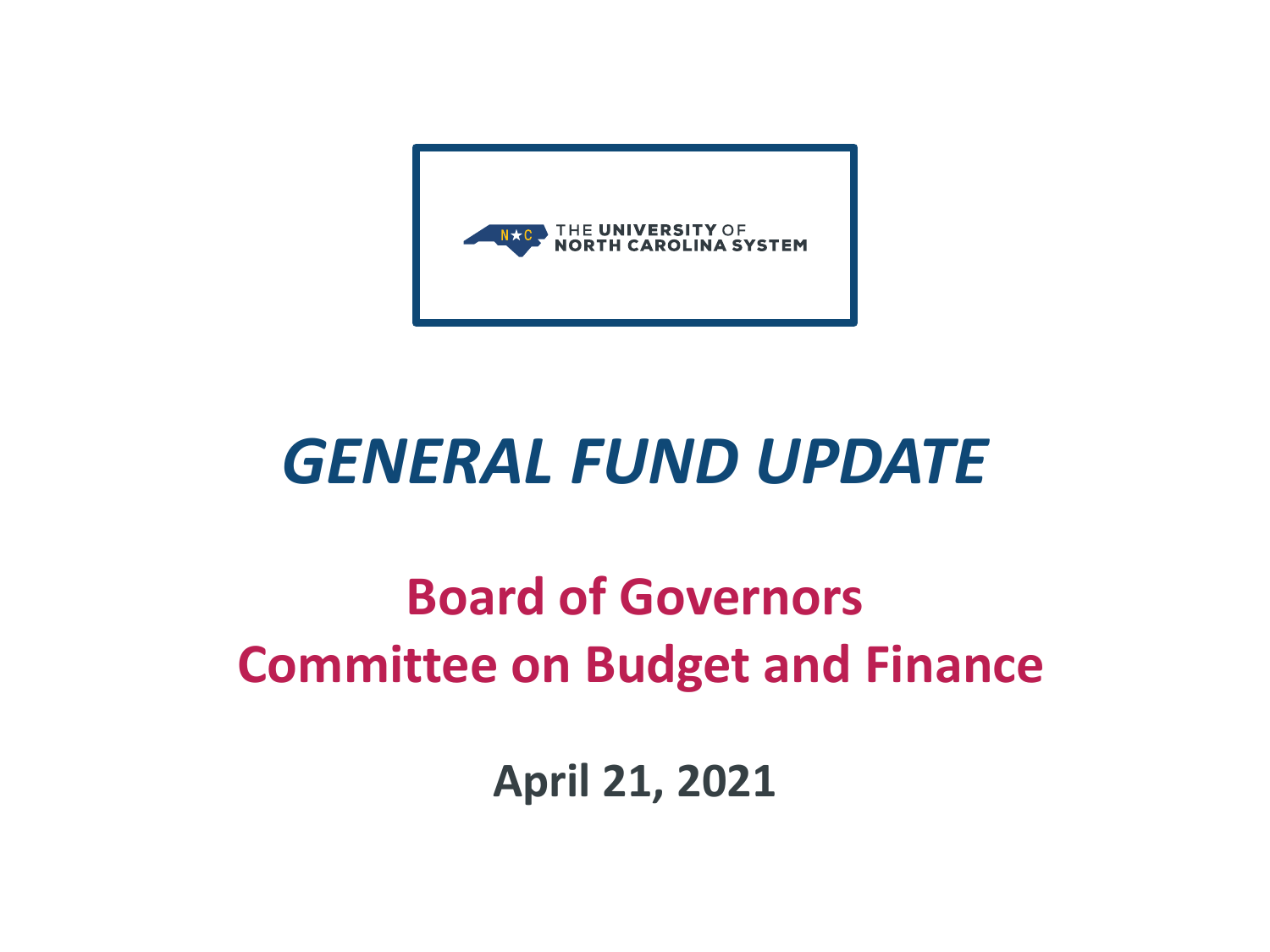### *State General Fund Revenues*



*Source: [General Fund Financial Report –](https://files.nc.gov/ncosc/documents/files/GFMR/2021/Feb_2021_Gen_Fund_Monthly_Report.pdf) February 2021, Office of State Controller*

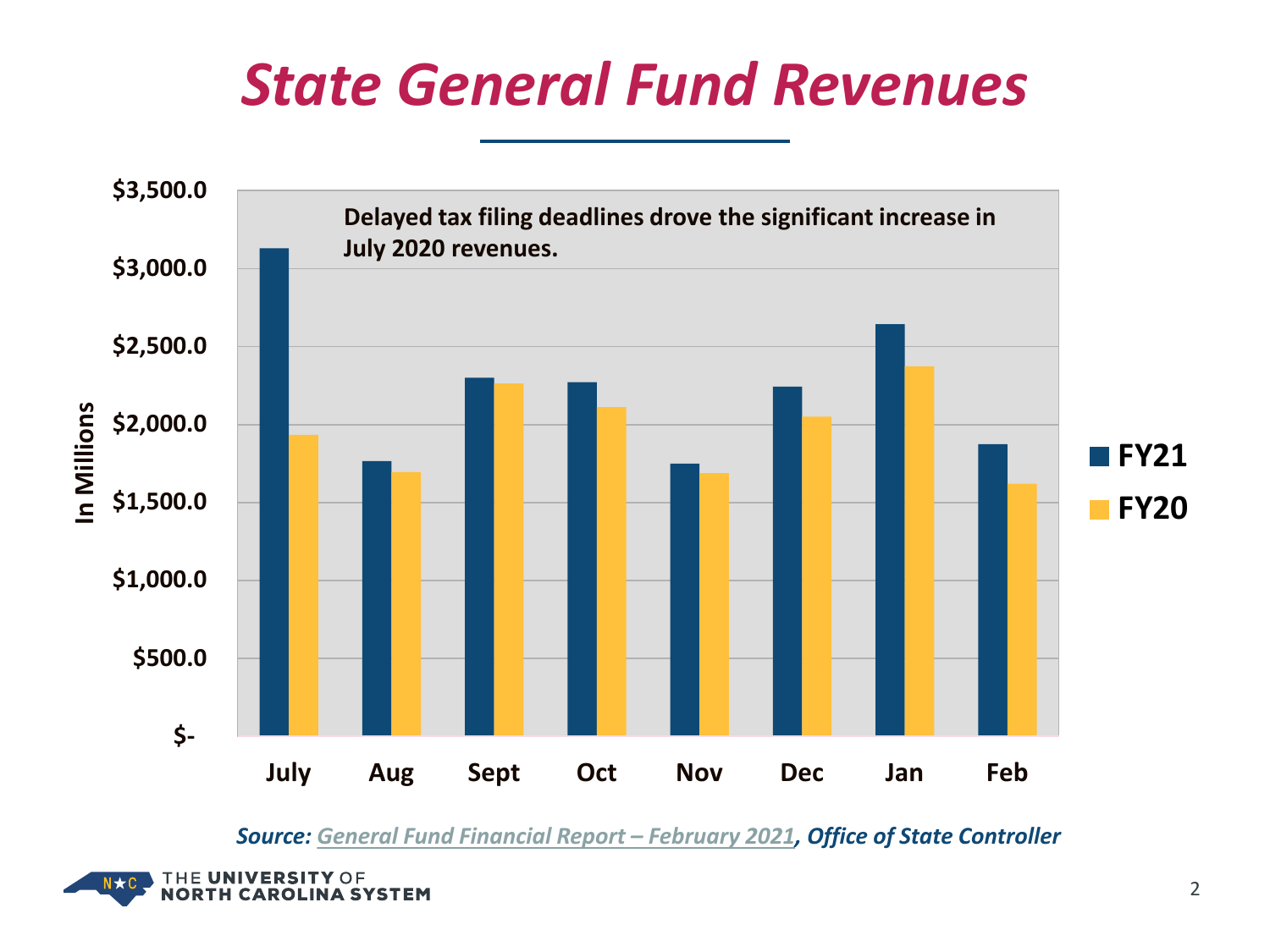# *FY 2020-21 General Fund Summary*

| FY 2020-21 General Fund Unreserved Fund Balance<br>(in millions)            |                                   |               |               |  |  |
|-----------------------------------------------------------------------------|-----------------------------------|---------------|---------------|--|--|
|                                                                             | <b>YTD thru</b><br><b>Feb. 28</b> |               | $%$ of        |  |  |
|                                                                             |                                   | <b>Budget</b> | <b>Budget</b> |  |  |
| Beg. Unreserved Fund Balance                                                | \$1,471.1                         | \$1,471.1     |               |  |  |
| <b>Revenues</b>                                                             | 18,088.2                          | 27,602.6*     | 65.5%         |  |  |
| <b>Appropriation Expenditures</b>                                           | 14,154.8                          | 24,485.1      | 57.8%         |  |  |
| <b>Transfers to/from Reserves</b>                                           | (15.0)                            | (15.0)        |               |  |  |
| <b>Unreserved Fund Balance</b>                                              | \$5,389.5                         | \$4,573.6     |               |  |  |
| <b>Excess of Revenues Over (Under)</b><br><b>Appropriation Expenditures</b> | \$3,933.4                         | \$3,117.5     |               |  |  |

*\* Projected revenues per [February 2021 Consensus Forecast.](http://speakermoore.com/wp-content/uploads/2021/02/Consensus-Revenue-Report-Feb-11-2020.pdf?ac_cid=DM384393&ac_bid=-564624941)*

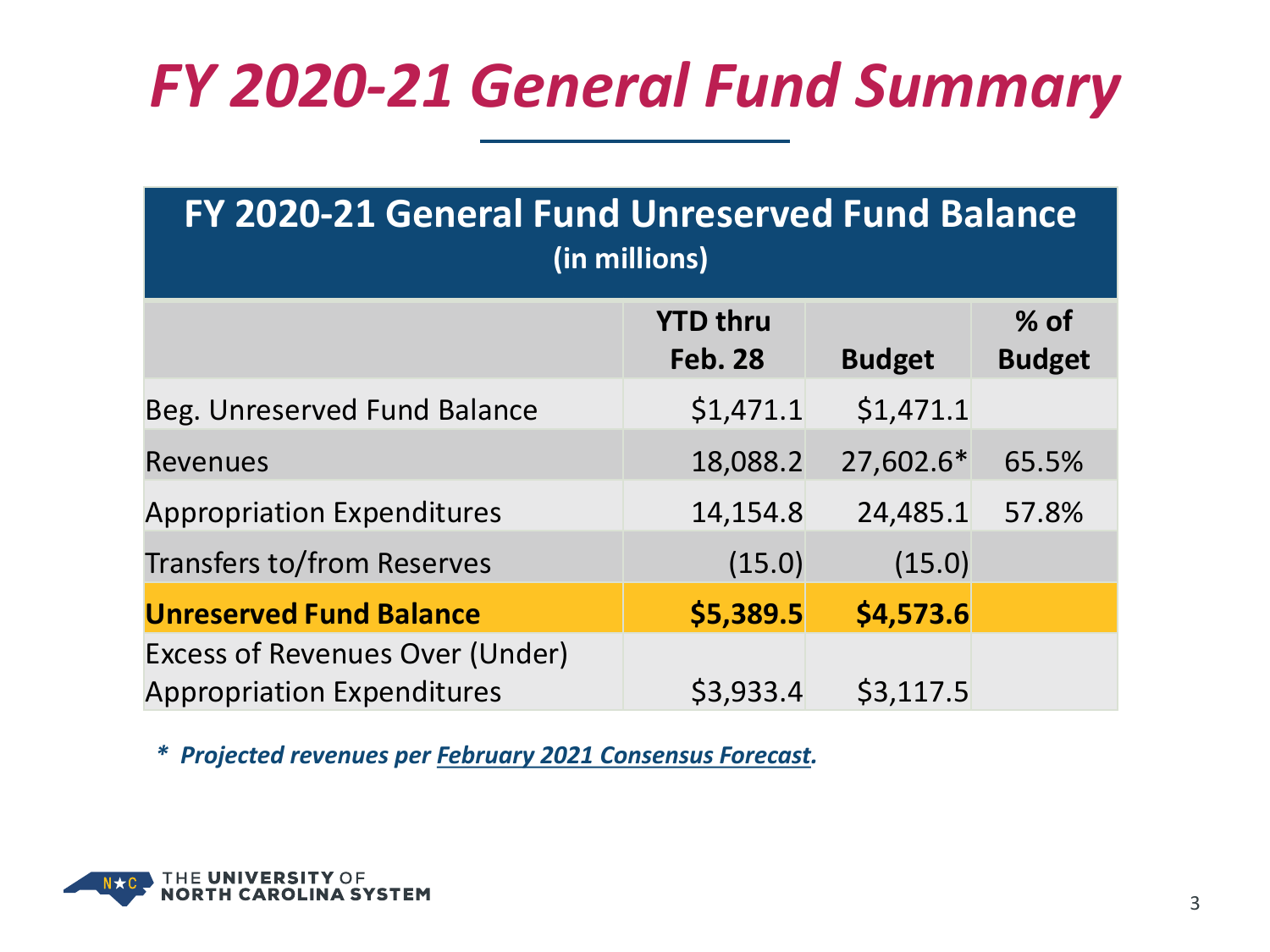# *Year-To-Date General Fund Comparison*

#### **General Fund Revenues and Appropriation Expenditures through January 31 (in millions)**

|                                        | <b>Actual YTD</b> |             |           |            |
|----------------------------------------|-------------------|-------------|-----------|------------|
|                                        | <b>FY21</b>       | <b>FY20</b> | \$ Change | % Change   |
| Beg. Unreserved Fund Balance           | \$1,471.1         | \$1,709.3   | \$(238.2) | $(13.9\%)$ |
| Tax and Non-Tax Revenues               | 18,088.2          | 15,808.9    | 2,279.3   | 14.4%      |
| <b>Appropriation Expenditures</b>      | 14,154.8          | 15,141.8    | (987.0)   | (6.5%)     |
| <b>Transfers to/from Reserves</b>      | (15.0)            | (100.6)     | 85.6      |            |
| <b>Unreserved Fund Balance</b>         | 5,389.5           | 2,260.8     | 3,128.7   | 138.4%     |
| <b>Excess of Revenues Over (Under)</b> |                   |             |           |            |
| <b>Appropriation Expenditures</b>      | \$3,933.4         | \$667.1     | \$3,266.3 | 489.6%     |

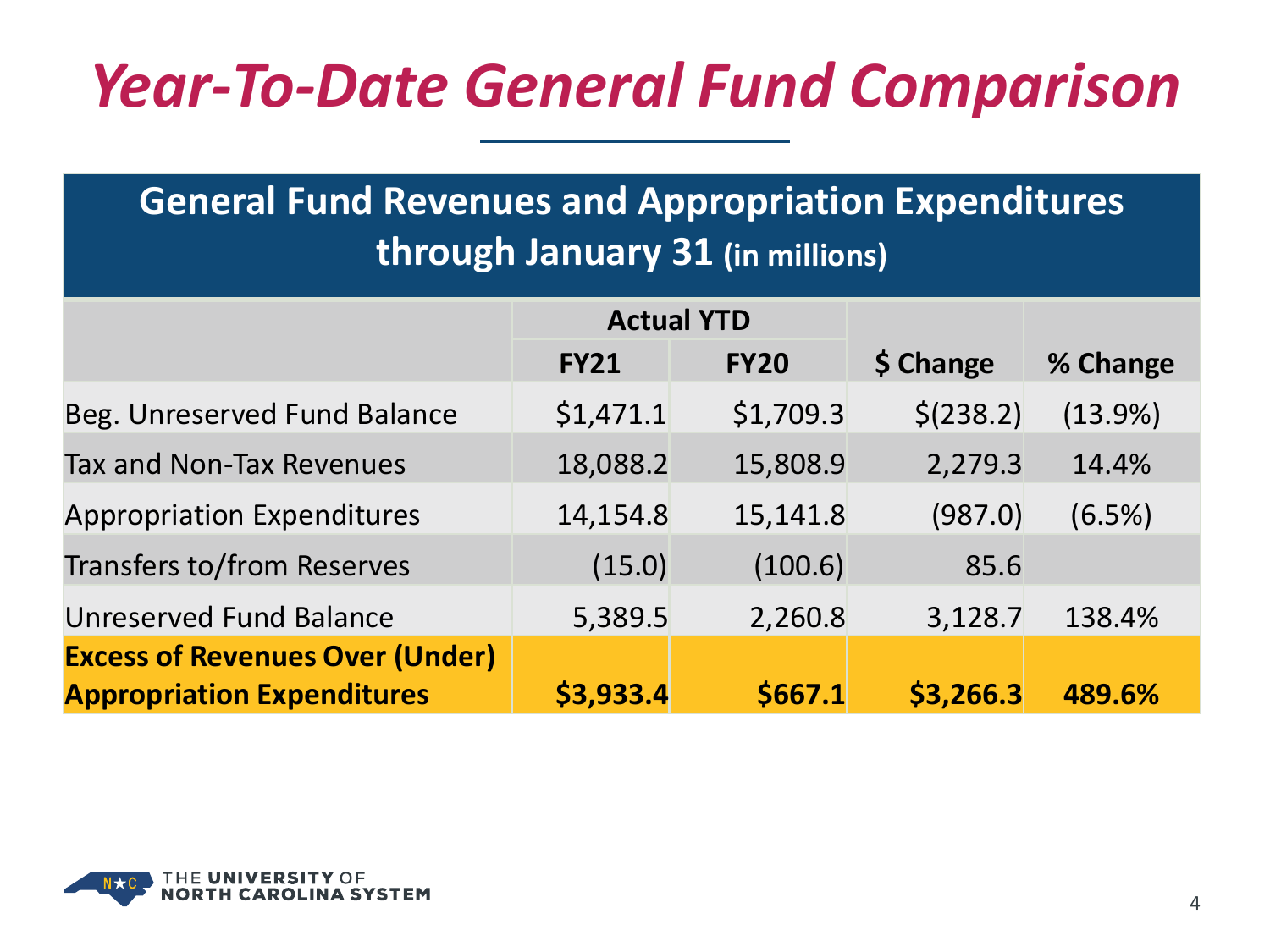## *UNC System Expenditures*

| <b>Expenditure of State Funds</b>                   |           |           |         |         |  |  |
|-----------------------------------------------------|-----------|-----------|---------|---------|--|--|
| (in millions)                                       |           |           |         |         |  |  |
| <b>Actual through February</b>                      |           |           |         |         |  |  |
| \$ Change<br>% Change<br><b>FY20</b><br><b>FY21</b> |           |           |         |         |  |  |
| <b>System Total</b>                                 | \$3,116.9 | \$3,038.8 | \$78.1  | 2.6%    |  |  |
| <b>Personal Services</b>                            | \$2,239.2 | \$2,224.5 | \$14.7  | 0.7%    |  |  |
| <b>Purchased Services</b>                           | \$318.5   | \$336.7   | (518.1) | $-5.4%$ |  |  |
| Aid & Public Assistance                             | \$324.7   | \$318.3   | \$6.3   | 2.0%    |  |  |
| Other                                               | \$218.0   | \$159.3   | \$58.7  | 36.9%   |  |  |

*The increase in "Other" expenditures is driven by Coronavirus Relief Fund transfers.* 

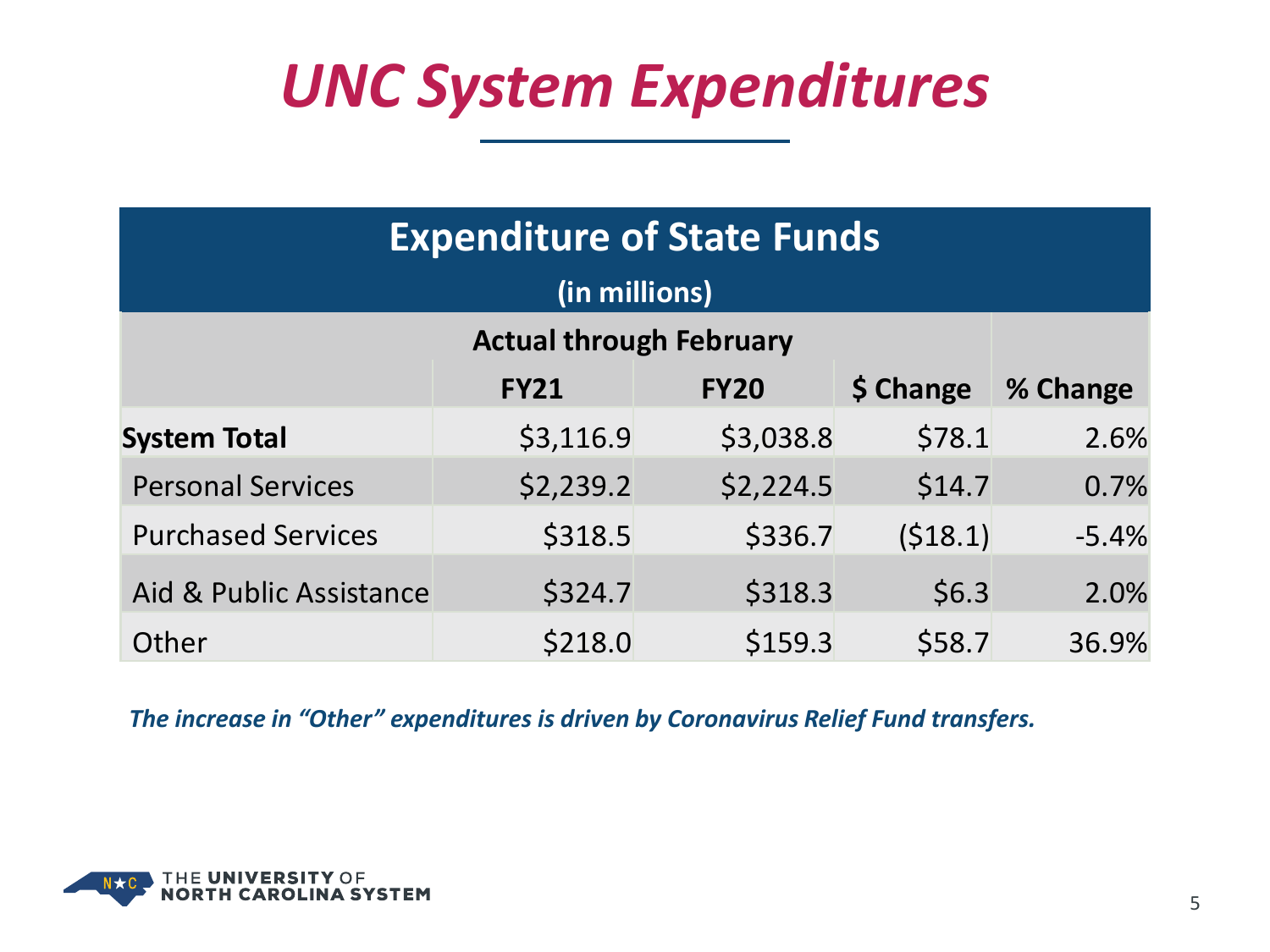#### **Year over Year Comparison**

July-February FY 2019-20 Compared to July-February FY 2020-21

|                           | FY 2019-20      | FY 2020-21      | \$ Change         | % Change |
|---------------------------|-----------------|-----------------|-------------------|----------|
| <b>System Total</b>       | \$3,038,820,189 | \$3,116,941,709 | \$78,121,520      | 2.6%     |
| <b>Personal Services</b>  | \$2,224,523,252 | \$2,239,221,531 | \$14,698,279      | 0.7%     |
| <b>Purchased Services</b> | \$336,670,907   | \$318,526,517   | ( \$18, 144, 390) | $-5.4\%$ |
| Aid & Public Assistance   | \$318,347,942   | \$324,689,399   | \$6,341,457       | 2.0%     |
| Other                     | \$159,278,087   | \$218,004,262   | \$58,726,174      | 36.9%    |

#### **Actual to Certified Comparison**

July-February FY 2020-21 Actual Expenditures Compared to the Certified Budget

|                           | <b>FY21 YTD Actuals</b> | <b>FY21 Certified Budget</b> | % of Certified Expended |
|---------------------------|-------------------------|------------------------------|-------------------------|
| <b>System Total</b>       | \$3,116,941,709         | \$4,905,913,826              | 63.5%                   |
| <b>Personal Services</b>  | \$2,239,221,531         | \$3,500,527,949              | 64.0%                   |
| <b>Purchased Services</b> | \$318,526,517           | \$627,799,410                | 50.7%                   |
| Aid & Public Assistance   | \$324,689,399           | \$388,745,767                | 83.5%                   |
| Other                     | \$218,004,262           | \$388,840,700                | 56.1%                   |

Notes:

1) Does not include \$16.5M for the steam plant at WCU

2) The majority of the System-Wide increase in the Other Expenses category are due to COVID-19 expenses.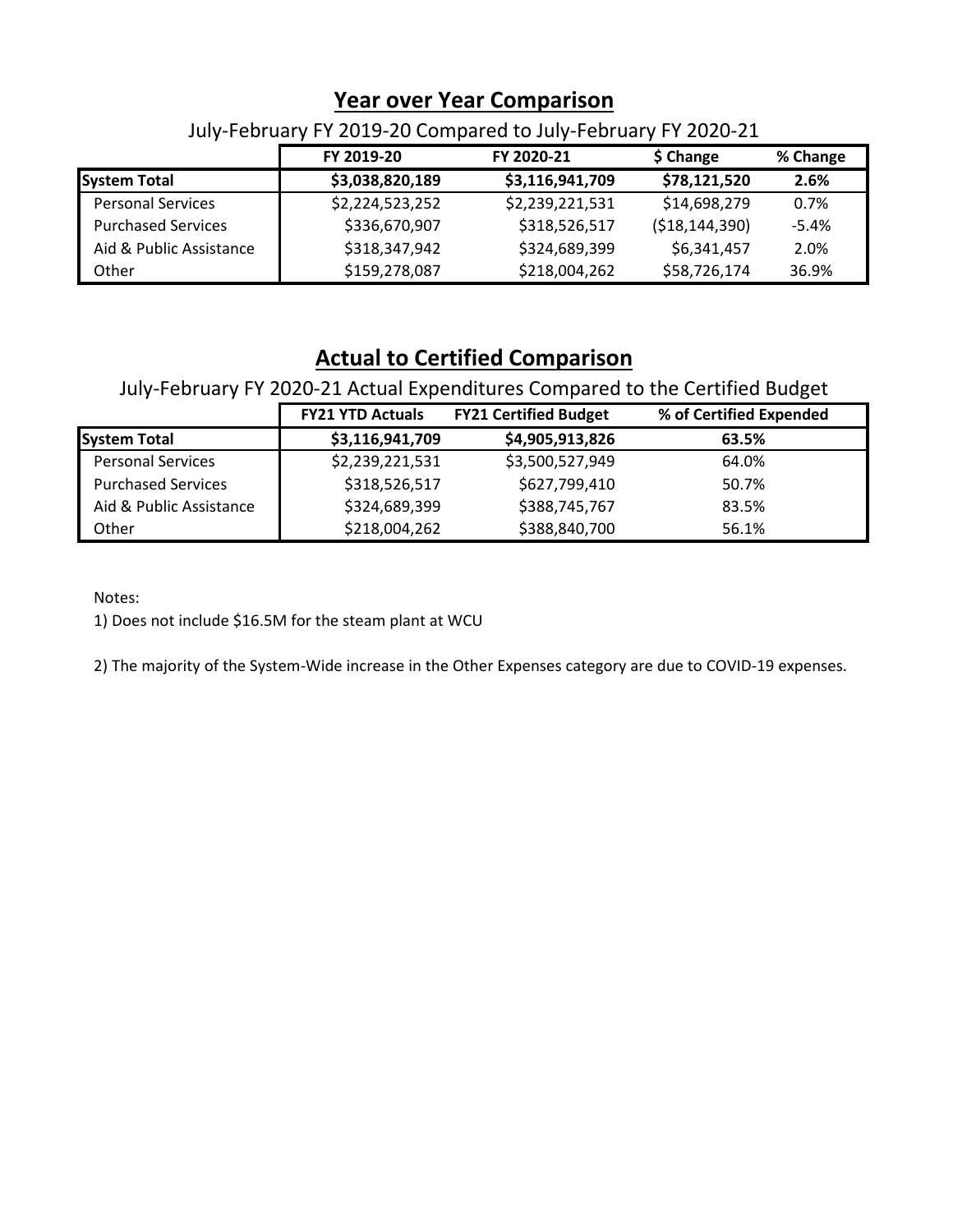| Institution               | FY 2019-20      | FY 2020-21      | \$ Change         | % Change |
|---------------------------|-----------------|-----------------|-------------------|----------|
| <b>System Total</b>       | \$3,038,820,189 | \$3,116,941,709 | \$78,121,520      | 2.6%     |
| <b>Personal Services</b>  | \$2,224,523,252 | \$2,239,221,531 | \$14,698,279      | 1%       |
| <b>Purchased Services</b> | \$336,670,907   | \$318,526,517   | ( \$18, 144, 390) | $-5%$    |
| Aid & Public Assistance   | \$318,347,942   | \$324,689,399   | \$6,341,457       | 2%       |
| Other                     | \$159,278,087   | \$218,004,262   | \$58,726,174      | 37%      |
| 16020 - UNCCH             | \$692,995,191   | \$728,230,746   | \$35,235,555      | 5%       |
| <b>Personal Services</b>  | \$440,295,586   | \$449,555,842   | \$9,260,256       | 2%       |
| <b>Purchased Services</b> | \$97,266,078    | \$98,551,539    | \$1,285,461       | 1%       |
| Aid & Public Assistance   | \$128,355,639   | \$135,311,930   | \$6,956,291       | 5%       |
| Other                     | \$27,077,889    | \$44,811,435    | \$17,733,546      | 65%      |
| 16030 - NCSU              | \$666,888,894   | \$646,199,262   | (\$20,689,632)    | $-3%$    |
| <b>Personal Services</b>  | \$468,249,036   | \$467,151,069   | ( \$1,097,967)    | 0%       |
| <b>Purchased Services</b> | \$76,077,443    | \$64,422,294    | (\$11,655,149)    | $-15%$   |
| Aid & Public Assistance   | \$69,794,054    | \$69,180,542    | ( \$613, 512)     | $-1%$    |
| Other                     | \$52,768,360    | \$45,445,357    | (57, 323, 003)    | $-14%$   |
| 16040 - UNCG              | \$181,624,321   | \$181,216,862   | ( \$407, 458]     | 0%       |
| <b>Personal Services</b>  | \$146,685,054   | \$145,074,369   | ( \$1,610,686)    | $-1%$    |
| <b>Purchased Services</b> | \$13,051,805    | \$11,347,127    | (\$1,704,679)     | $-13%$   |
| Aid & Public Assistance   | \$15,050,106    | \$14,780,174    | ( \$269, 932)     | $-2%$    |
| Other                     | \$6,837,355     | \$10,015,193    | \$3,177,838       | 46%      |
| 16050 - UNCC              | \$265,662,257   | \$273,091,862   | \$7,429,605       | 3%       |
| <b>Personal Services</b>  | \$217,448,953   | \$219,122,899   | \$1,673,946       | 1%       |
| <b>Purchased Services</b> | \$24,591,159    | \$19,912,635    | (54, 678, 525)    | $-19%$   |
| Aid & Public Assistance   | \$15,235,262    | \$16,558,682    | \$1,323,420       | 9%       |
| Other                     | \$8,386,882     | \$17,497,646    | \$9,110,764       | 109%     |
| 16055 - UNCA              | \$43,188,538    | \$43,220,012    | \$31,473          | 0%       |
| <b>Personal Services</b>  | \$33,141,182    | \$32,447,639    | (5693,544)        | $-2%$    |
| <b>Purchased Services</b> | \$4,497,358     | \$4,394,529     | (\$102,830)       | $-2%$    |
| Aid & Public Assistance   | \$3,426,825     | \$3,260,133     | (\$166,693)       | $-5%$    |
| Other                     | \$2,123,172     | \$3,117,712     | \$994,539         | 47%      |
| 16060 - UNCW              | \$154,070,446   | \$165,338,818   | \$11,268,372      | 7%       |
| <b>Personal Services</b>  | \$119,545,844   | \$127,214,581   | \$7,668,737       | 6%       |
| <b>Purchased Services</b> | \$17,843,381    | \$18,033,259    | \$189,878         | 1%       |
| Aid & Public Assistance   | \$10,350,048    | \$9,938,816     | (5411, 233)       | $-4%$    |
| Other                     | \$6,331,172     | \$10,152,163    | \$3,820,991       | 60%      |
| 16065 - ECU               | \$306,838,903   | \$321,087,142   | \$14,248,238      | 5%       |
| <b>Personal Services</b>  | \$240,951,490   | \$232,211,264   | ( \$8,740,226)    | $-4%$    |
| <b>Purchased Services</b> | \$31,653,545    | \$37,036,262    | \$5,382,717       | 17%      |
| Aid & Public Assistance   | \$20,623,483    | \$21,611,069    | \$987,586         | 5%       |
| Other                     | \$13,610,385    | \$30,228,546    | \$16,618,161      | 122%     |
| 16070 - NCAT              | \$122,495,285   | \$124,159,267   | \$1,663,982       | 1%       |
| <b>Personal Services</b>  | \$88,310,205    | \$91,423,235    | \$3,113,029       | 4%       |
| <b>Purchased Services</b> | \$15,488,056    | \$12,983,682    | ( \$2,504,374)    | $-16%$   |
| Aid & Public Assistance   | \$12,861,123    | \$13,016,391    | \$155,268         | 1%       |
| Other                     | \$5,835,901     | \$6,735,959     | \$900,058         | 15%      |

#### **July-February FY 2019-20 Compared to July-January FY 2020-21**